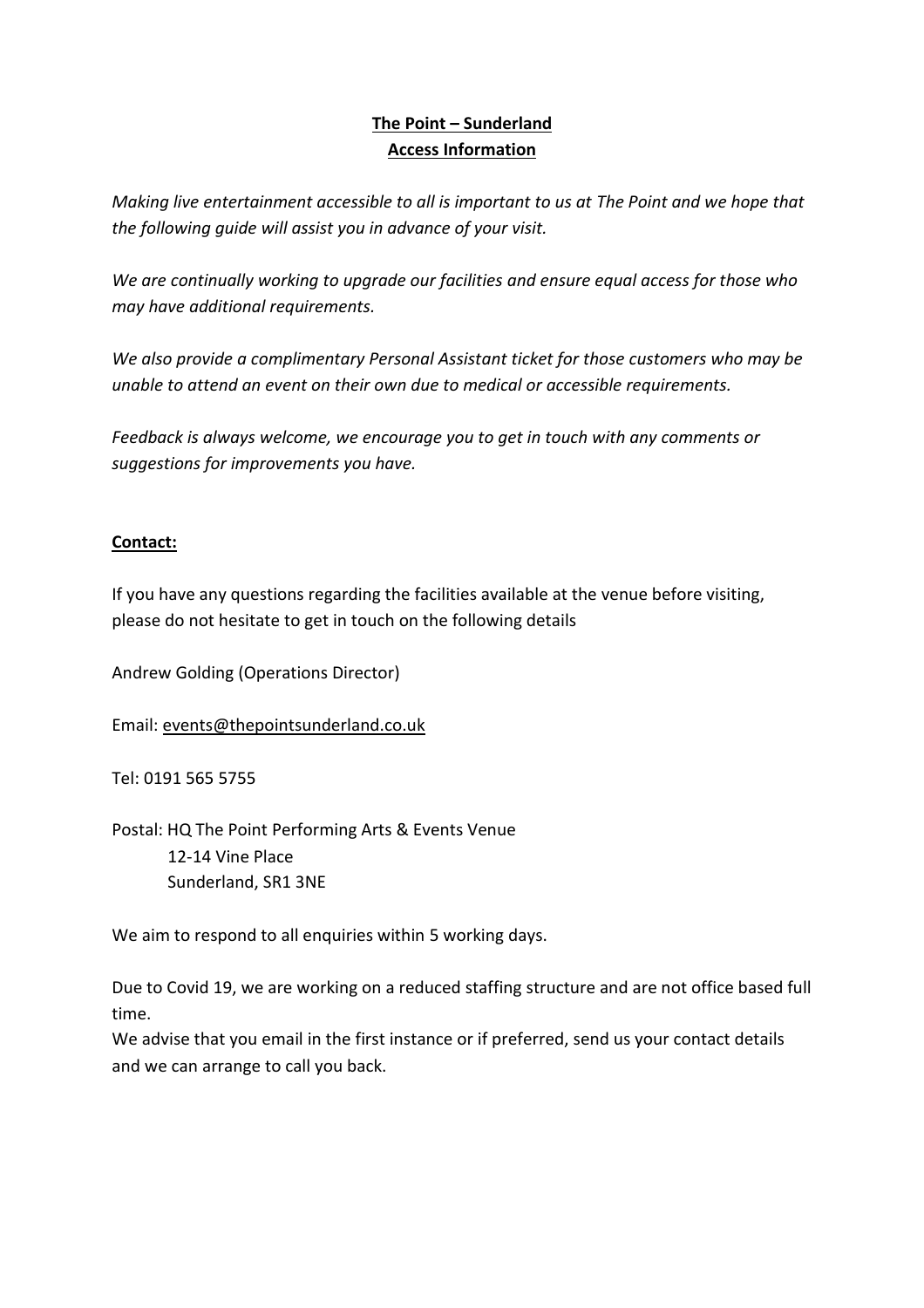# **Venue Information**

#### Entrance:

A large entrance on street level with double doors accessible ramp and assistance if required (please don't hesitate to ask a member of the box office or security team for assistance). The Box Office and cloak room is located directly inside the main entrance on the ground level. An accessible lift is also on the same floor, this will take you to the main hall on the 1<sup>st</sup> floor. Please contact the venue if you require a chaperone to assist you to your seat.

## First Floor:

The accessible toilet is located on the  $1<sup>st</sup>$  floor in the main room next to the lift in the main hall. Please ensure you bring a radar key.

The Main Bar has a lowered counter and a designated serving area, we also have the facility to provide seat side service upon request. Please contact us for more information prior to the event if you require seat side service.

There is a designated viewing area within the main hall, please contact the venue if you require accessible viewing.

A Hearing Loop is available, please contact the venue to pre-book, we will require a preregistration and a £20 deposit to hire a venues loop. Please contact the venue before arrival so we can limit your waiting time and ensure you have all the information required. We have two magnified latency screens either side of the main stage to improve viewing.

Where possible we have made adjustments to improve accessibility with our customers in mind. It is advisory to contact the venue before your arrival to ensure your experience is enjoyable and smooth as possible. For further assistance whilst visiting the venue please do not hesitate to contact a member of our staff.

# **How to Book**

General admission tickets can be purchased by visiting our website. If you wish to book a PA ticket or a seat in our accessible viewing area, please contact the venue (full details on these facilities are below)

Andrew Golding (Operations Director) Email**:** [events@thepointsunderland.co.uk](mailto:events@thepointsunderland.co.uk) Tel**:** 0191 565 5755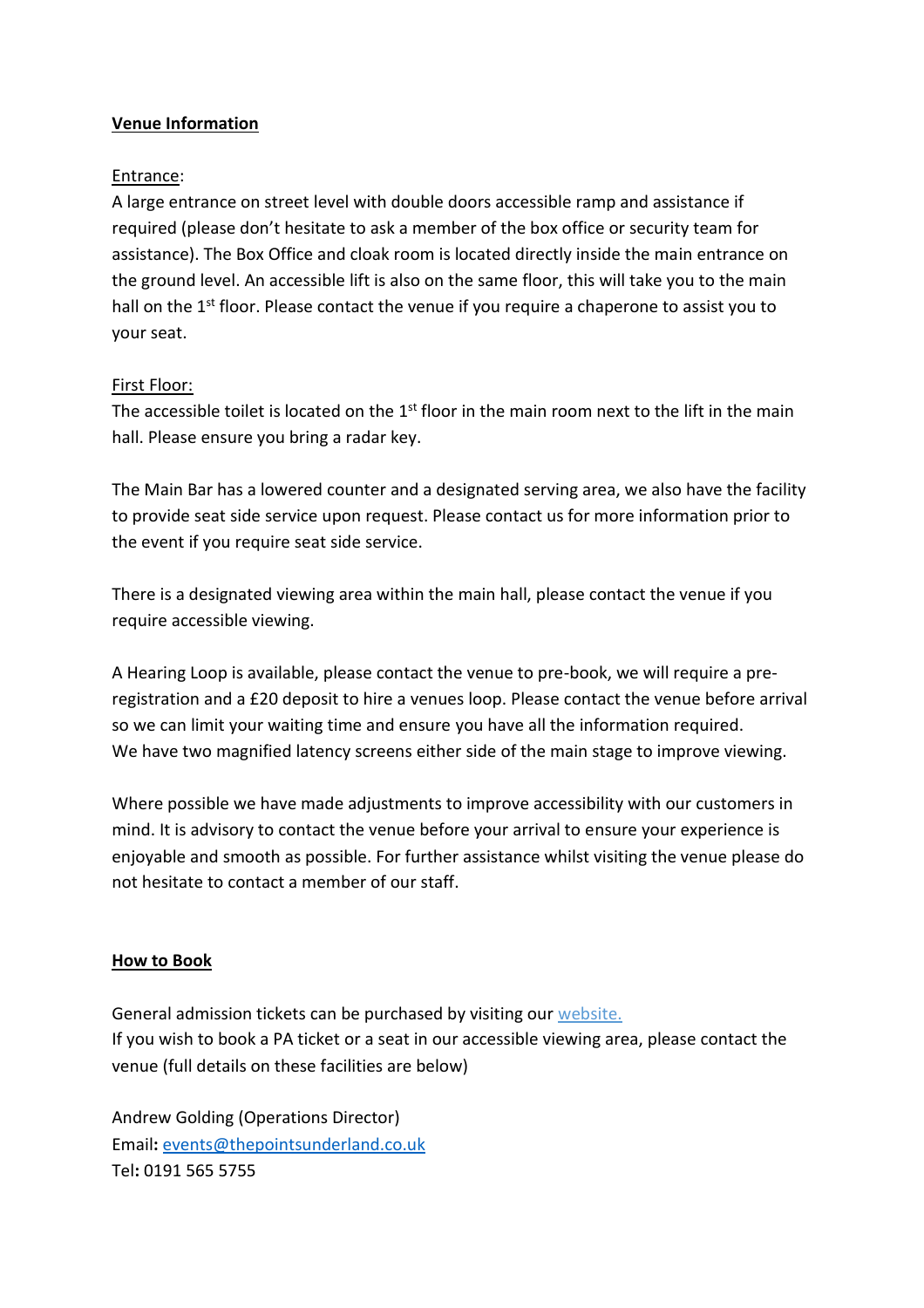# **Personal Assistant Tickets**

For customers with additional needs who have purchased a full price ticket to the event, we can provide one ticket free of charge for a personal assistant or support worker to attend with you. Please just let us know when booking that you will be bringing your PA along.

## **Accessible Viewing Area**

We have a seated accessible viewing area that allows a clear view of the stage. Unfortunately, we are unable to allow more than 1 PA per person in to this area due to the limited space.

The accessible area should be pre booked as space is limited. When booking, please advise as to whether you are a wheelchair user or whether you will require a seat on the platform. If you are bringing a Personal Assistant, a seat will be provided for them.

Requests for seating access on the night of the event may not always be possible, but where capacity allows, we will of course facilitate last minute requests.

#### **Getting Here**

#### **By Road:**

If you are using Sat Nav you can use the venue postcode below or click on the name of each car park below for more information, including opening and closing times

#### **Address:**

The Point Performing Arts & Events Venue Holmside **Sunderland** SR1 3HY.

#### **Parking Near By:**

[Boughton Street Car Park -](https://www.sunderland.gov.uk/boughton-street-car-park) Sunderland City Council Civic Centre car park - [Sunderland City Council](https://www.sunderland.gov.uk/civic-centre-car-park) [Parking Information | Car Park | The Bridges Shopping Centre, Sunderland \(thebridges](https://www.thebridges-shopping.com/centre-information/parking-information/)[shopping.com\)](https://www.thebridges-shopping.com/centre-information/parking-information/)

Please remember to check the closing times of your car park if you intend to stay late as vehicles locked in will be charged a release fee.

There is also on street parking available on the roads surrounding the venue.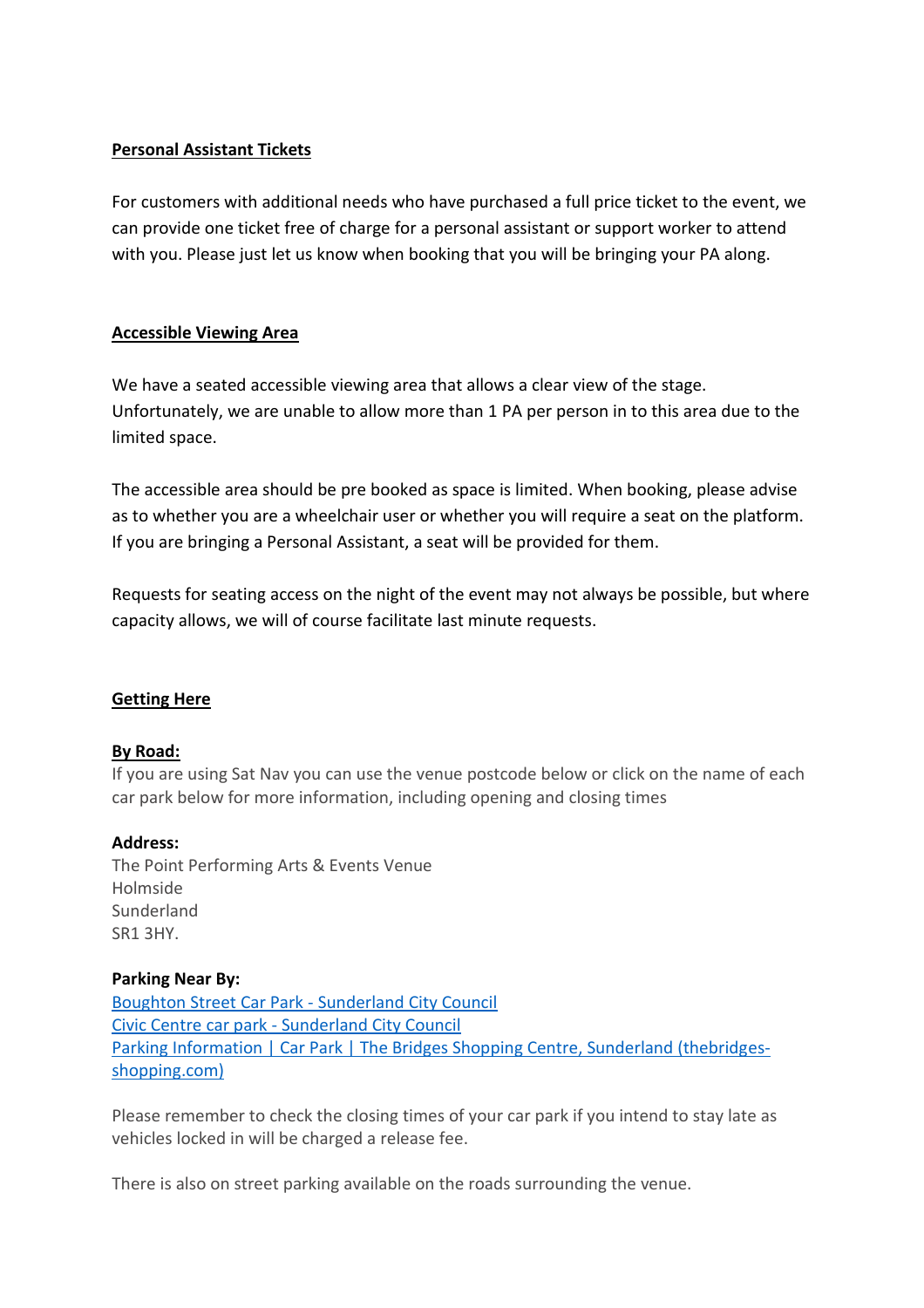## **By Rail:**

Sunderland Station is located approximately 300 metres from the venue. For details on station facilities and to view train timetables, please visit the link below

[Your UK Train Journey Planner -](https://ojp.nationalrail.co.uk/service/planjourney/search) National Rail Enquiries

## **By Metro**

Park Lane Metro Station is located approximately 200 metres from the venue. For details on station facilities and to view train timetables, please visit the links below

[Timetables and stations | nexus.org.uk](https://www.nexus.org.uk/metro/timetables-stations) / [Park Lane | nexus.org.uk](https://www.nexus.org.uk/metro/timetables-and-stations/park-lane)

## **By Bus**

Park Lane Bus Station is located next to the Metro station, approximately 200 metres from the venue. For details on station facilities and to view timetables, please visit the link below

[Bus timetables | nexus.org.uk](https://www.nexus.org.uk/bus/timetables)

# **Drop Off Points**

As the main entrance to the venue is located on Holmside and this is currently used as a bus lane, we recommend if you are traveling by car or taxis that you are dropped off via Derwent Street which is next to the venue (expect approximately 40 meters of fairly flat surface, with a slight downward gradient to the main entrance from the direction of Derwent Street to The Point Performing Arts & Events Venue).

#### **Early Entry**

*.* 

We allow an early entry system for those customers who have pre booked accessible requirements with us. Please arrive at the venue 15 minutes prior to doors. As soon as we are able, we will allow entry, giving you time to access the area you are booked into and be advised of your nearest toilets and exits.

Any questions you may have, or anything we can assist with, please do not hesitate to ask our staff.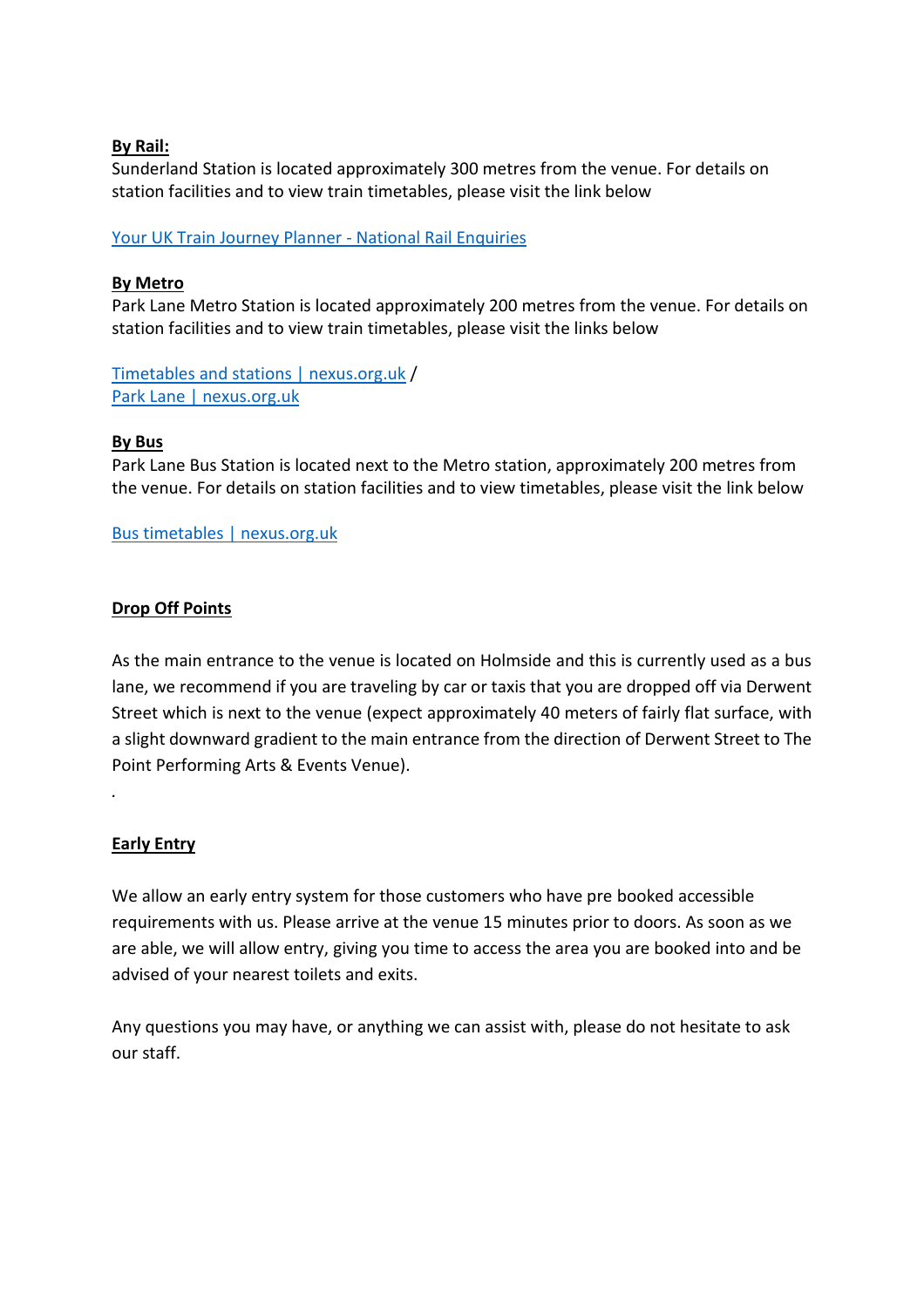# **Event Timings**

As a rough guide, for live music, a standard event opens at 7pm and will finish by 11pm. This may vary from show to show, so we advise checking the event listing on our website for individual show details.

The opening time will also be stated on your ticket. Please note that this will be the time the venue opens, not the time the show begins.

Stage times for each event will usually be shared on our venue social media accounts in the days leading up to the event. These are subject to change.

Opening times for other event types vary greatly so we recommend you check the individual event listings for information.

If you have any queries regarding planning the timings of your journey or visit, please get in touch.

## **Arriving at the Venue**

When you get here, we offer priority entry ahead of the queue for those with additional needs. Please make yourself known to a member of security at the main doors and they will escort you through.

If you have booked a space in the accessible area, or have reserved tickets for collection, you will need to speak to a member of our box office team who will give you the relevant accreditation.

The box office is located directly inside the main entrance. To collect your accreditation or tickets, you will need to bring along a copy of your email confirmation.

From there, a steward will direct you to the area in which you are booked, and point out the accessible facilities.

If your tickets have been posted in advance or you are holding an e-ticket and you do not have a personal assistant ticket or access area pass to collect, you do not need to visit the box office.

In this case, the door staff will scan your ticket and show you to the relevant area and point out your nearest accessible facilities.